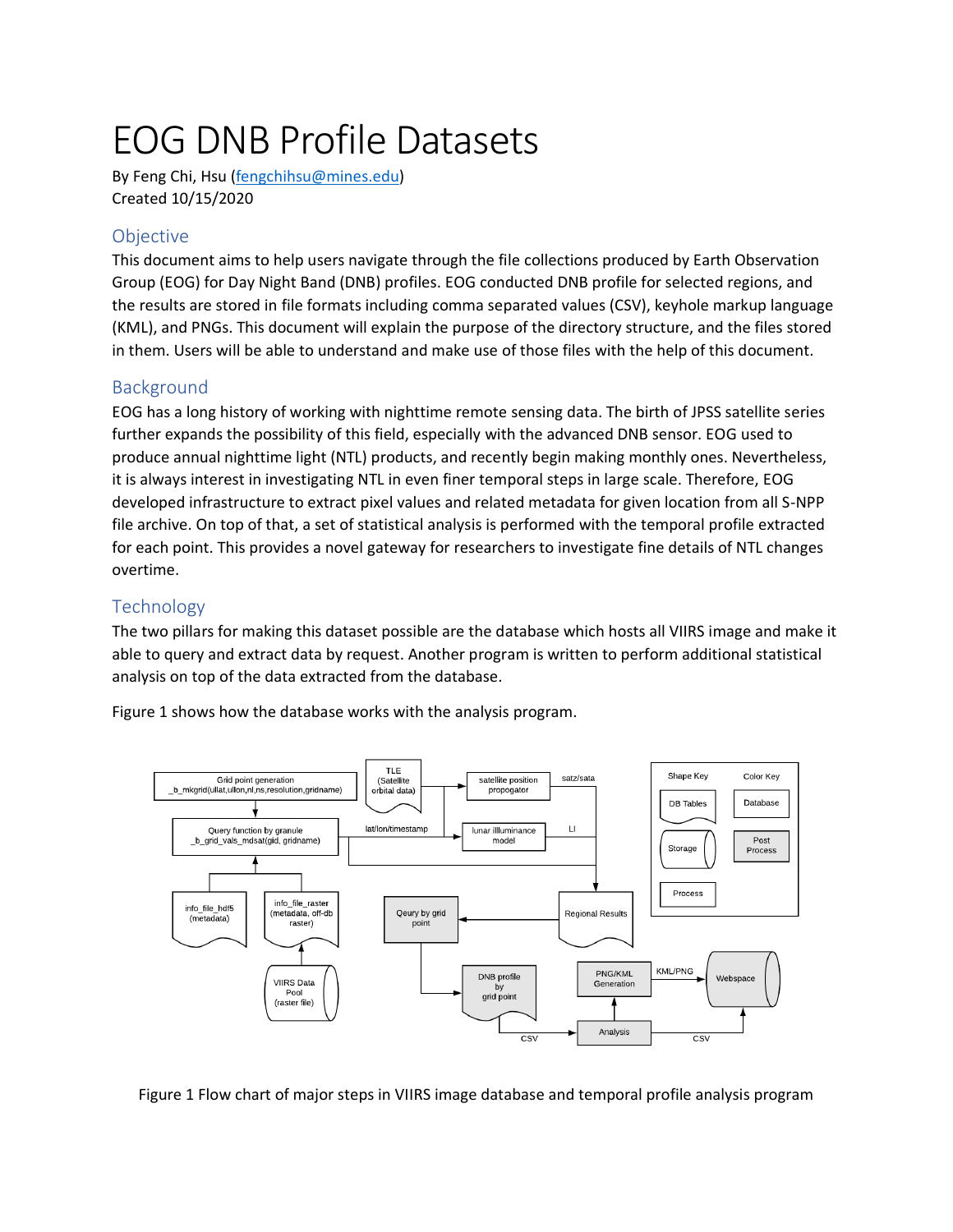#### VIIRS Image Database

The database is built with PostgreSQL. The database itself stores metadata for all metadata for related HDF5 files and raster files. The actual pixel arrays are stored as [out-DB raster](https://postgis.net/docs/RT_reference.html#outdb) types, which means the database only stores the path to the file, but not the pixel array itself. This enables EOG to archive the raster file along with other files for the same granule, while avoid double the storage space required. Also, the raster can be updated if necessary, without having to change the database records.

The database schema is designed as shown in Figure 2. The two most important tables are info\_file\_hdf5 and info\_file\_raster, which store all meta data for VIIRS HDF5 files and derived raster files respectively. Both tables have foreign key of gid (granule ID) pointing to the table info\_granule. There are subsequent tables with foreign key h5id (HDF5 ID) pointing to info\_table\_h5. That means, if one of the granule record is removed from info\_granule, all subsequent records related to that granule will be removed from the database.

Figure 3 explains how and where the database got the values required in each table from VIIRS HDF5 files. Figure 4 shows a higher level view of how data are ingested and processed in EOG Near Realtime (NRT) system.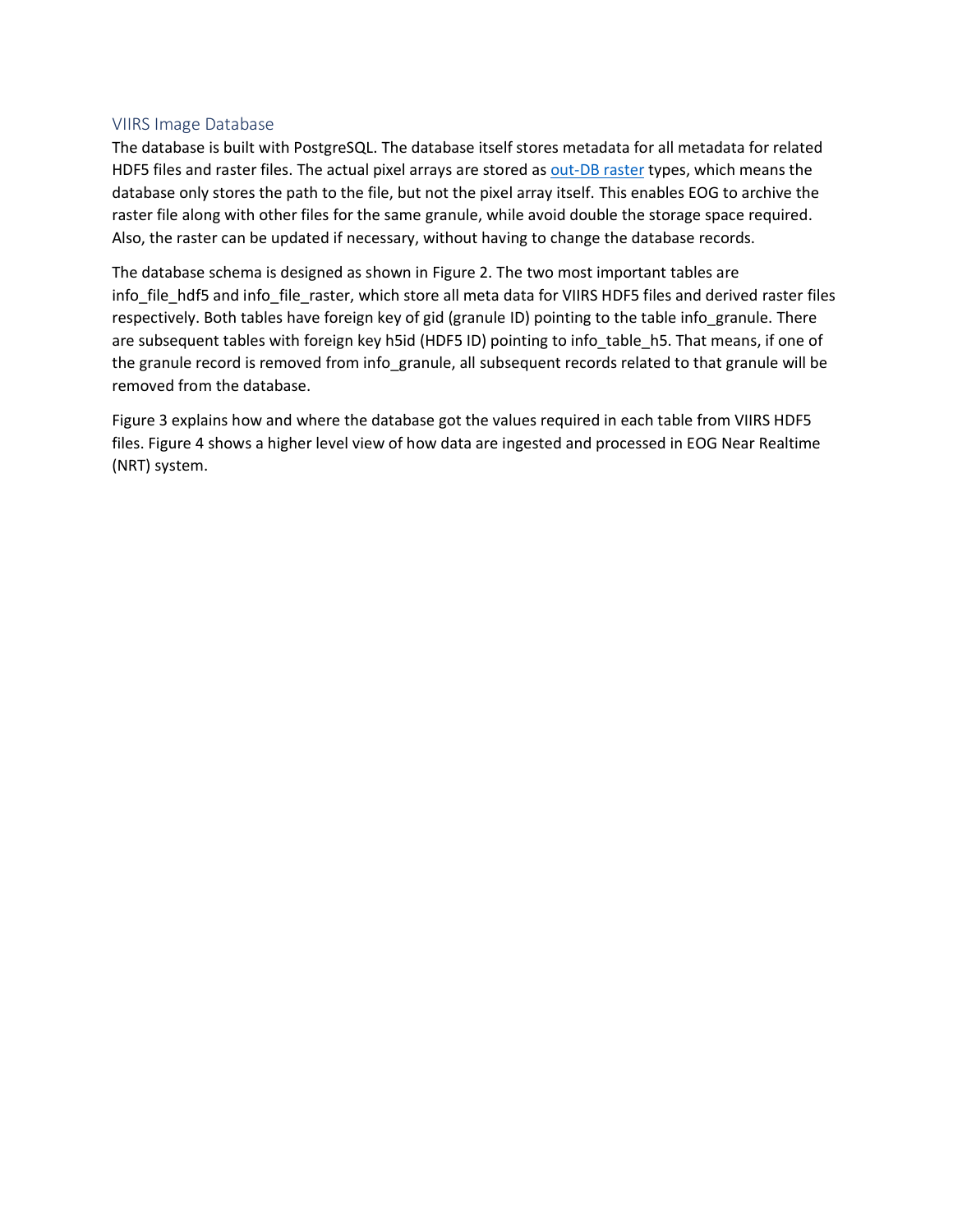|                | info file hdf5   |                         |                                                                                 |            | qf3_scan_rdr    |           |                         |  |
|----------------|------------------|-------------------------|---------------------------------------------------------------------------------|------------|-----------------|-----------|-------------------------|--|
| K              | h <sub>5id</sub> | serial primary key      | <ref< th=""><th>U</th><th>h5id</th><th>serial</th><th></th><th></th></ref<>     | U          | h5id            | serial    |                         |  |
| 1              | fname            | text unique             |                                                                                 |            | val             | integer[] |                         |  |
| 2              | ftype            | text                    |                                                                                 |            |                 |           |                         |  |
| $\overline{2}$ | space_craft      | text                    |                                                                                 | midtime    |                 |           |                         |  |
|                | dt start         | timestamp               | - <ref-< td=""><td>U</td><td>h5id</td><td>serial</td><td></td><td></td></ref-<> | U          | h5id            | serial    |                         |  |
|                | dt end           | timestamp               |                                                                                 |            | val             |           | bigint[] (IET)          |  |
|                | dt create        | timestamp               |                                                                                 |            | radiance factor |           |                         |  |
|                | orbit            | integer                 |                                                                                 |            |                 |           |                         |  |
|                | source           | text                    | <ref-< td=""><td>U</td><td>h5id</td><td>serial</td><td></td><td></td></ref-<>   | U          | h5id            | serial    |                         |  |
|                | state            | text                    |                                                                                 |            | val             | float[]   |                         |  |
|                | space            | char                    |                                                                                 | gring_ncei |                 |           |                         |  |
|                | ngranule         | integer                 | - <ref< td=""><td>U</td><td>h5id</td><td></td><td>serial</td><td></td></ref<>   | U          | h5id            |           | serial                  |  |
|                | nscan            | integer                 |                                                                                 |            | space           |           | char                    |  |
|                | geolocation      | boolean                 |                                                                                 |            | gring           |           | geometry(Geometry,4326) |  |
|                | desc_indicator   | boolean                 |                                                                                 |            |                 |           |                         |  |
|                | gring            | geometry(Geometry,4326) |                                                                                 |            | solar_zenith    |           |                         |  |
| $\overline{2}$ | gid              | serial                  | - <ref-< td=""><td>U</td><td>h5id</td><td>serial</td><td></td><td></td></ref-<> | U          | h5id            | serial    |                         |  |
|                | link             | text                    |                                                                                 |            | val             |           | float[] (min/max)       |  |
|                |                  |                         |                                                                                 |            |                 |           |                         |  |
|                |                  |                         |                                                                                 | op_mode    |                 |           |                         |  |

| <ref< th=""><th></th><th></th><th></th></ref<> |   |              |                    |
|------------------------------------------------|---|--------------|--------------------|
|                                                |   | info granule |                    |
|                                                | Κ | gid          | serial primary key |
|                                                |   | gname        | text unique        |
|                                                |   |              |                    |

ı

|         |                | info_file_raster |                    |  |  |
|---------|----------------|------------------|--------------------|--|--|
|         |                |                  |                    |  |  |
|         | Κ              | rastid           | serial primary key |  |  |
|         | $\mathbf{1}$   | fname            | text unique        |  |  |
| $<$ ref | $\overline{c}$ | ftype            | text               |  |  |
|         | $\overline{c}$ | space_craft      | text               |  |  |
|         |                | dt start         | timestamp          |  |  |
|         |                | dt end           | timestamp          |  |  |
|         |                | dt_create        | timestamp          |  |  |
|         |                | orbit            | integer            |  |  |
|         |                | source           | text               |  |  |
|         |                | state            | text               |  |  |
|         |                | space            | char               |  |  |
|         |                | geolocation      | boolean            |  |  |
|         | $\overline{c}$ | gid              | serial             |  |  |
|         |                | link             | text               |  |  |
|         |                | reproj           | boolean            |  |  |
|         | $\overline{2}$ | content          | text               |  |  |
|         |                | raster           | raster (off-db)    |  |  |

content includes line/sample/srade9/mflag/dflag

| leap second |              |               |  |  |  |
|-------------|--------------|---------------|--|--|--|
| U           | epoch        | bigint unique |  |  |  |
|             | epoch_dt     | timestamp     |  |  |  |
|             | leap seconds | integer       |  |  |  |
|             | modified     | timestamp     |  |  |  |

 $\overline{U}$ 

- $<$ ref $-$ 

h5id

val

serial

text

| <b>UML Legend</b>                                                                 |                                                                               |           |  |  |  |  |
|-----------------------------------------------------------------------------------|-------------------------------------------------------------------------------|-----------|--|--|--|--|
| <b>Table Name</b>                                                                 |                                                                               |           |  |  |  |  |
|                                                                                   | Index Column Name                                                             | Data Type |  |  |  |  |
| Index Codes:                                                                      | K: Primary incremental id<br>U: Unique key<br>Numbers: Unique constraint sets |           |  |  |  |  |
| Multi-reference<br>Single Reference<br><ref—<br><b>Parent Direction</b></ref—<br> |                                                                               |           |  |  |  |  |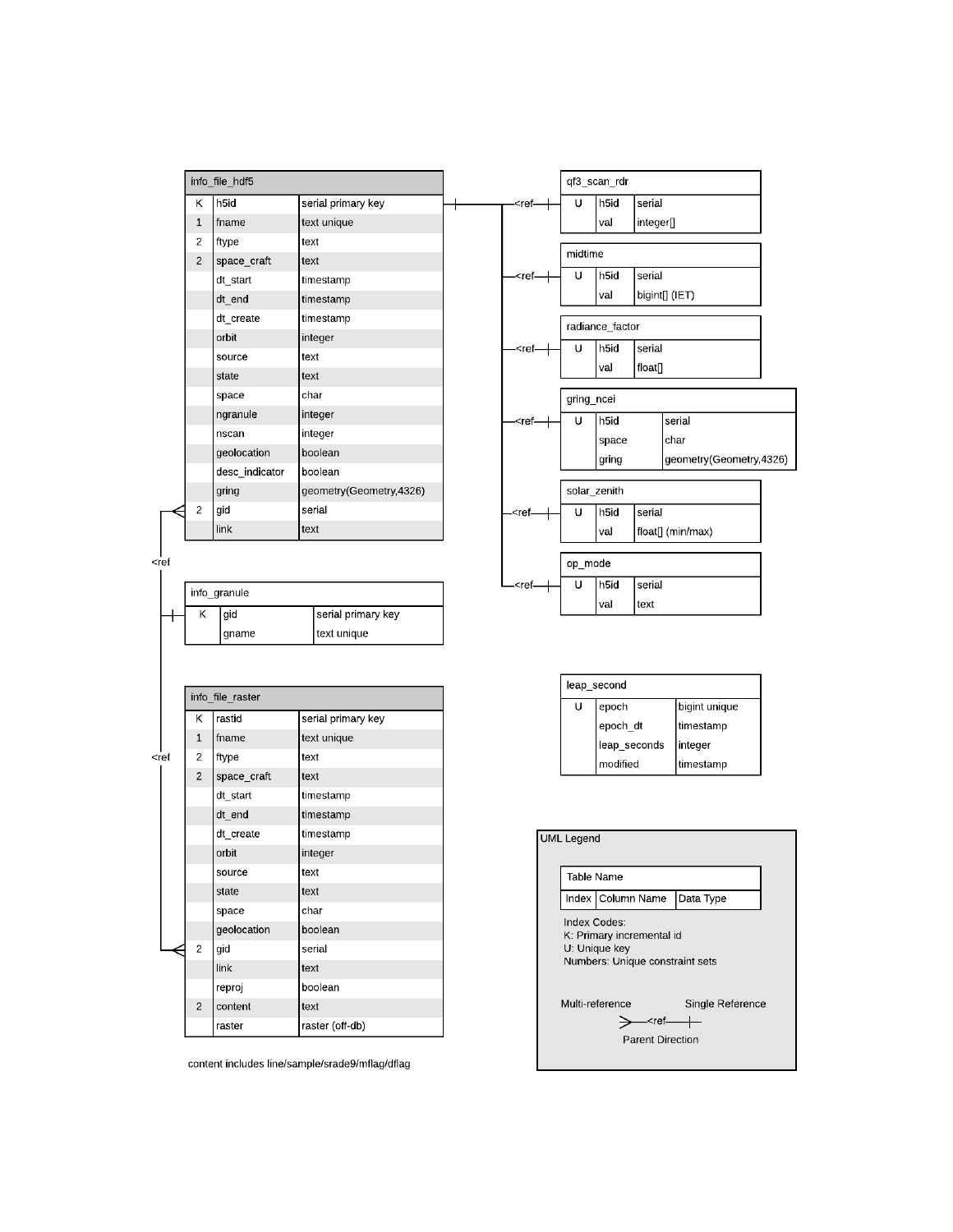



Figure 3 The data flow from VIIRS HDF5 files to VIIRS Image Database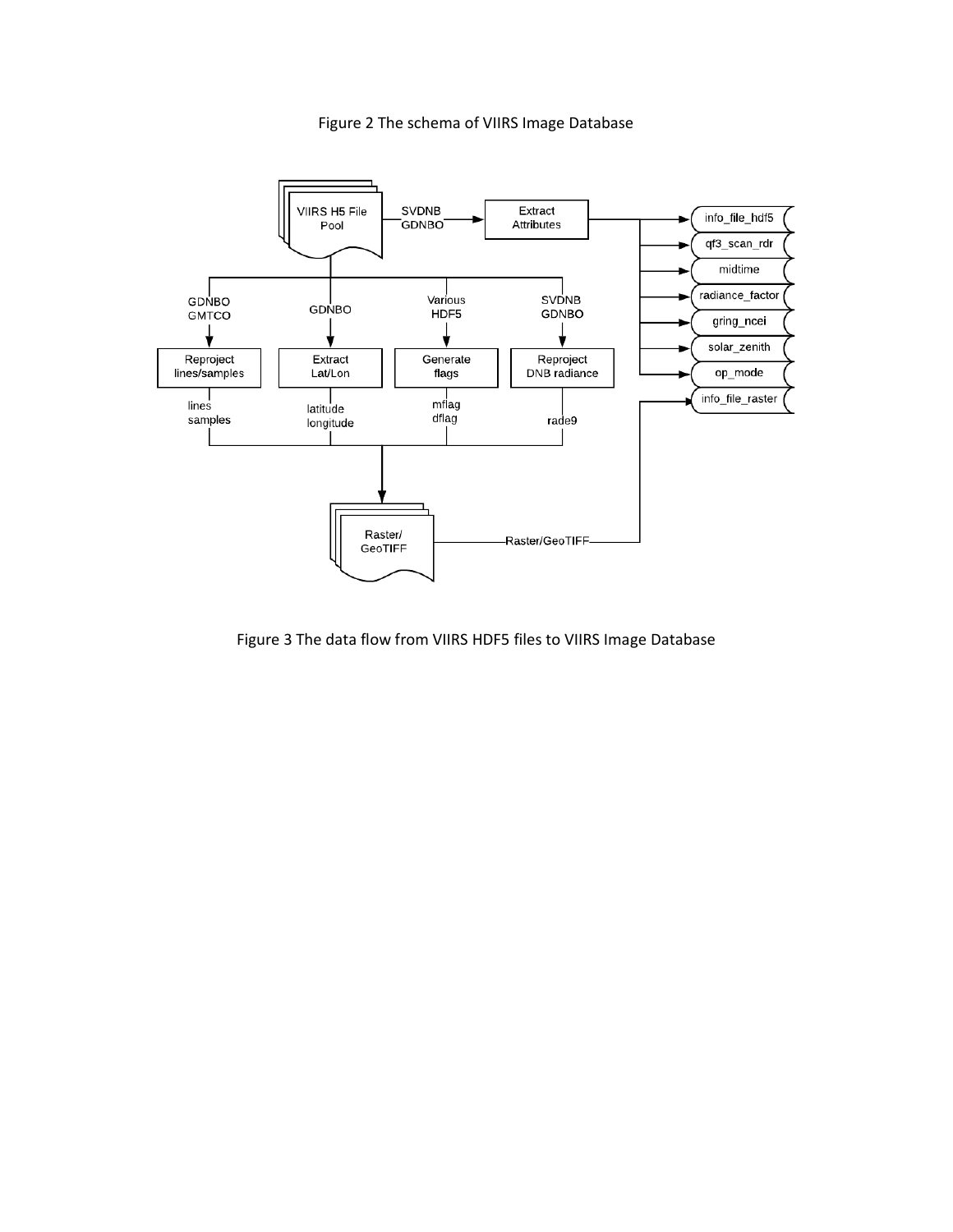# **EOG NTL Data Flow**



Figure 4 Higher level data flow in EOG NRT system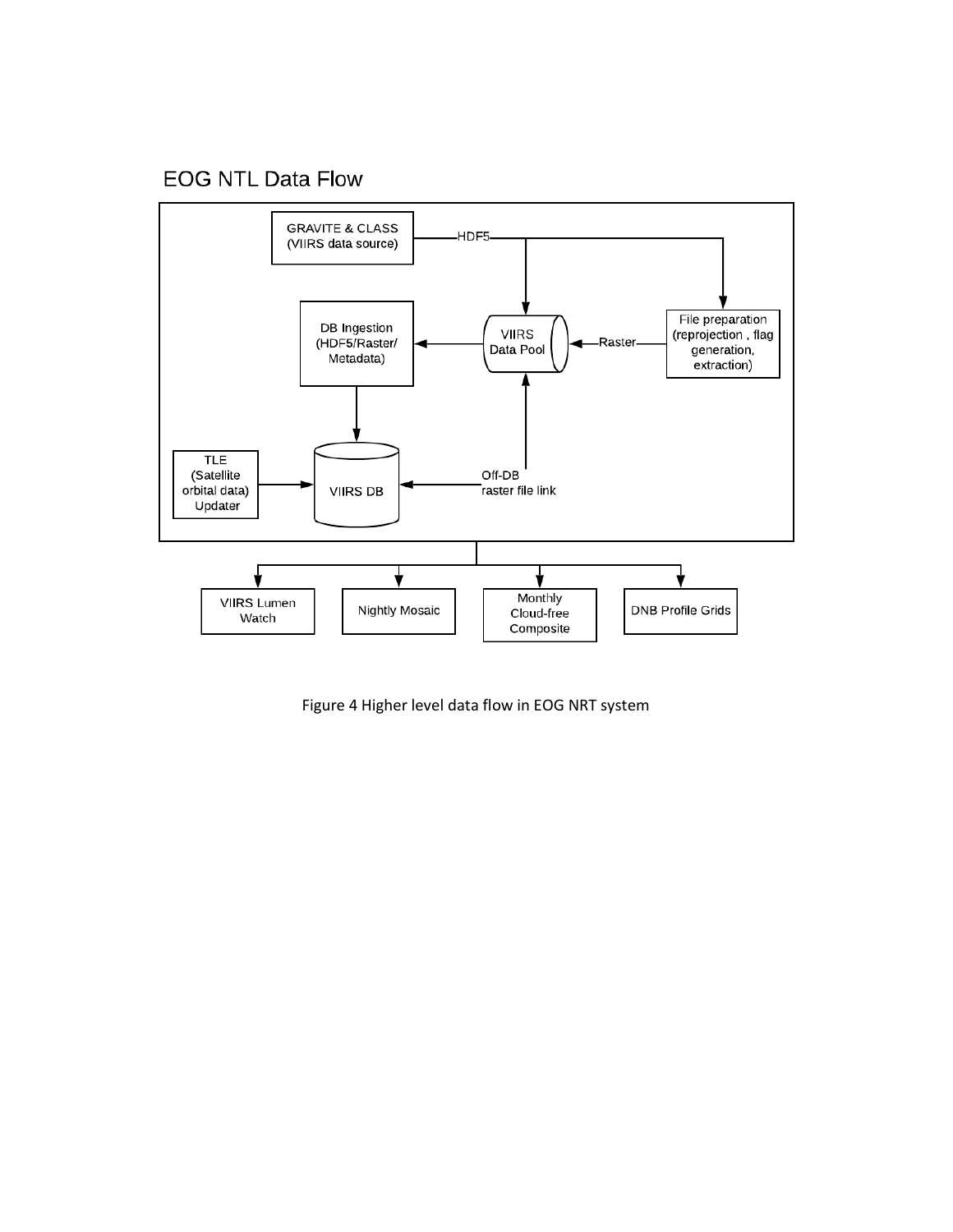#### Temporal Profile Extraction from VIIRS Image Database

To extract the temporal profile, the first step is to define the grid points for the region of interest (ROI). See [another document](https://mines0-my.sharepoint.com/:w:/g/personal/fengchihsu_mines_edu/ER_Hic25edlEqFht0qIwVoUBoAr7JK70f8PO-210VpqmYA?e=OfGlrj) for how grid points are defined. Pixels from DNB images will be associated to the nearest grid point. See another document (in planning) to learn how the query function is designed in PostgreSQL DB to perform the extraction.

The extracted DNB profile will be supplied with satellite geometry and lunar illuminance (LI) values. These two sets of data are calculated on-the-fly using the timestamp, two-line-element (TLE) table, and coordinate of the given pixel location. The summary of algorithm to approximate satellite geometry using SGP4 model is shown in Figure 5. The LI is calculated with the model developed by US Naval Observatory in document Circular NO. 171 titled "Computer Programs for Sun and Moon: Illuminance with Contingent Tables and Diagrams" by P. M. Janiczek and J. A. DeYoung published in 1987.

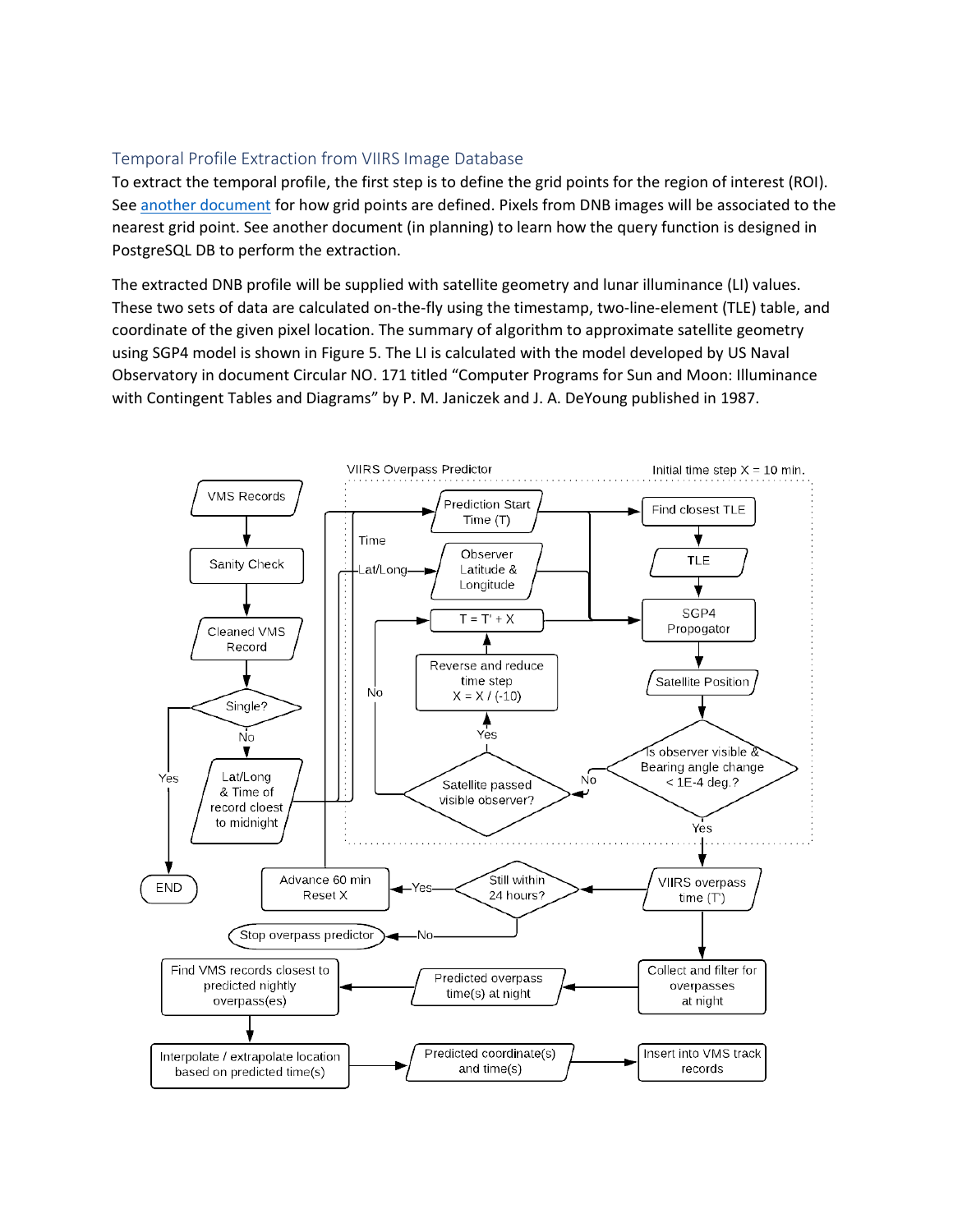#### Figure 5 VIIRS Overpass Predictor flow

#### Temporal Profile Analysis Program

The extracted DNB temporal profile receives additional processing to reveal its statistical meaning and attributes. The details can be found in the published paper "Indicators of Electric Power Instability from [Satellite Observed Nighttime Lights](https://www.mdpi.com/2072-4292/12/19/3194)".

#### **Datasets**

The resulted dataset are stored in the format of CSV, PNG, and KML.

#### Regional Naming Convention

The regional naming is defined as below.

[country code]\_[region ID]

- Country Code: ISO-3166-3 country code.
- Region Name: Region identifier name, see Table 1 for details.

#### Table 1 Region names example

| Country Code | Region ID             | Comment                           |
|--------------|-----------------------|-----------------------------------|
| bgd          | dhaka                 | Bangladesh Dhaka                  |
| bgd          | rohingya_refugee_camp | Bangladesh Rohingya Refugee Camp  |
| chn          | beijing               | China Beijing                     |
| chn          | shanghai              | China Shanghai                    |
| chn          | shdisney              | China Shanghai Disney Land        |
| chn          | wuhan                 | China Wuhan                       |
| ind          | charpakri_bihar       | India Charpakri Bihar             |
| ind          | delhi_airport         | India Delhi Airport               |
| ind          | gaya_bihar            | India Gaya Bihar                  |
| ken          | nairobi               | Kenya Nairobi                     |
| kor          | seoul                 | South Korea Seoul                 |
| prk          | pyongyang             | North Korea Pyongyang             |
| usa          | bakken                | USA Bakken Oil Field              |
| usa          | blackrock             | <b>USA Blackrock</b>              |
| usa          | houston               | <b>USA Houston</b>                |
| usa          | ncal                  | USA North California (Santa Rosa) |
| usa          | whitesands            | <b>USA Whitesands</b>             |
| vem          | marib                 | Yemen Marib                       |
| yem          | sanaa                 | Yemen Sana'a                      |
| zwe          | harare                | Zimbabwe Harare                   |

#### Regional Grid

Each region contains a collection of points. Each point falls on the 15 arc second grid. The global grid is defined with upper left point at 180.0W, 90.0N. Se[e grid definition document](https://mines0-my.sharepoint.com/:w:/g/personal/fengchihsu_mines_edu/ER_Hic25edlEqFht0qIwVoUBoAr7JK70f8PO-210VpqmYA?e=jAeG7d) for details. Each regional point is given a [ptid] as x+[grid\_width]\*y.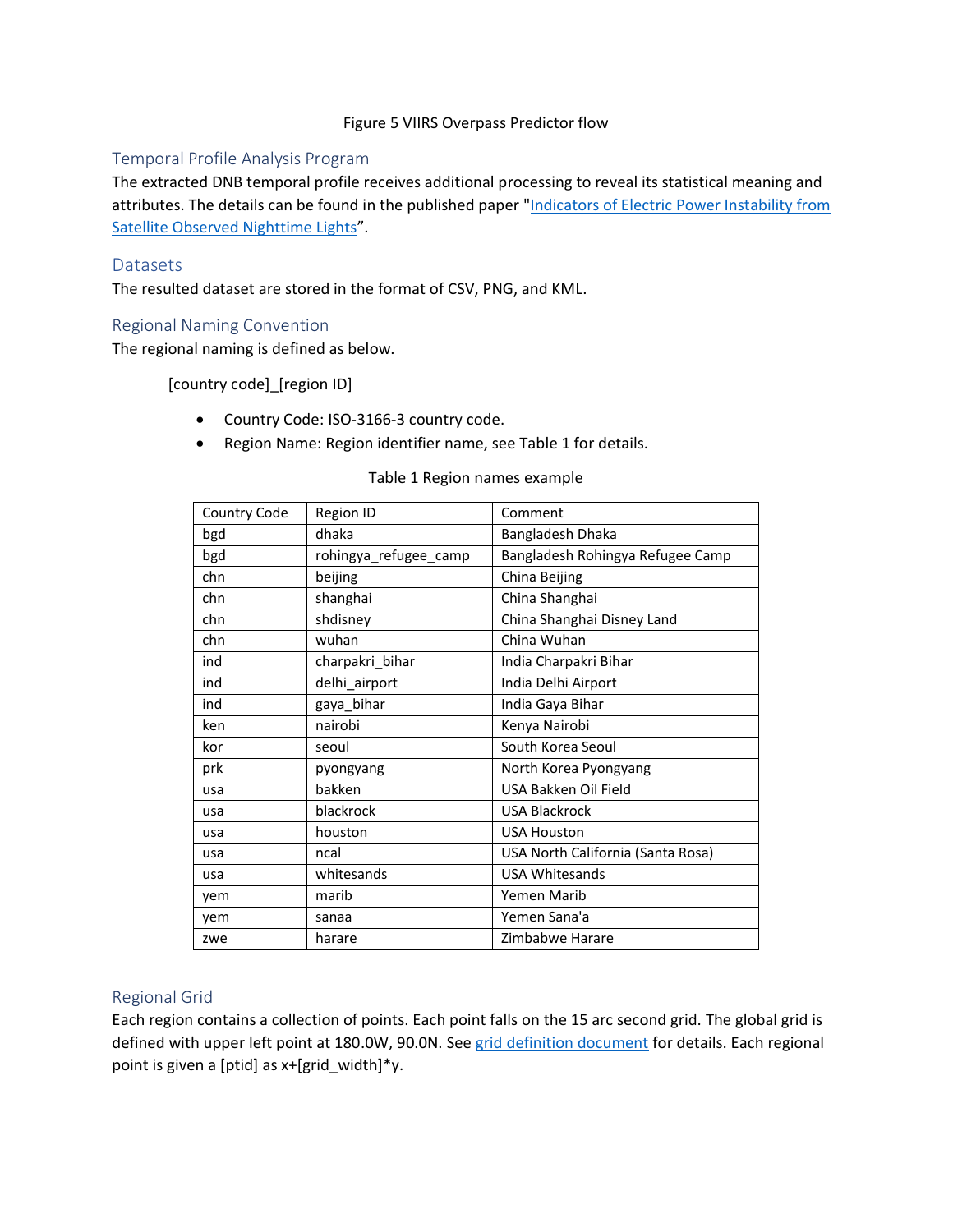#### Directory Structure

The files are stored in separate directories for each region. The directory structure is shown in Table 2.

Here we list some scenarios and which file to use.

• I want to see the complete DNB temporal profile without any filtration.

Please contact EOG for access to full record with cloudy nights.

• I want to see the DNB temporal profile without low moon nights.

You can find the cloud-free, low-moon night only DNB profile with satellite zenith angle normalization at: [region\_name]/csv/[region\_name]\_[ptid].csv

• I want to see the complete DNB temporal profile with low moon nights.

You can find the cloud-free, satellite zenith angle normalized, LI corrected hence include all lunar state (for [flavor] is "licorr") DNB profile temporal series at: [region\_name]/csv/[region\_name]\_[ptid].[flavor].csv

• Which column should I use?

For raw DNB radiance: use "dnbrad".

For satellite zenith angle normalized DNB radiance: "rade9\_mult\_nadir\_norm"

For satellite zenith angle normalized and LI corrected: "rade9\_dnb\_licorr" T*here is no LI corrected but no zenith angle normalized DNB radiance, as LI correction requires the radiance to be satellite zenith angle normalized.*

For timestamps of the record: "midscan"

For pixel coordinates, it depends on which pixel you are looking for.

- o DNB pixel: use "dlat" and "dlon".
- o M-band pixel: use "mflag" and "mlon".
- o Location of 15 asec pixel: use "pt\_lat" and "pt\_lon".
- How can I use the flags column, I.e. "mflag", "dflag", and "vflag"?

See another document for EOG flag definition. (In planning)

• I want to exam closely the autocorrelation function (ACF) series used to plot the ACF chart.

You can find the ACF series for each [ptid] at: [region\_name]/csv/[region\_name]\_[ptid].[flavor].acf.csv

• I want to see the statistical summary of the DNB profile.

The statistical summary for each [ptid] can be found at: [region\_name]/csv/[region\_name]\_[ptid].[flavor].stats.csv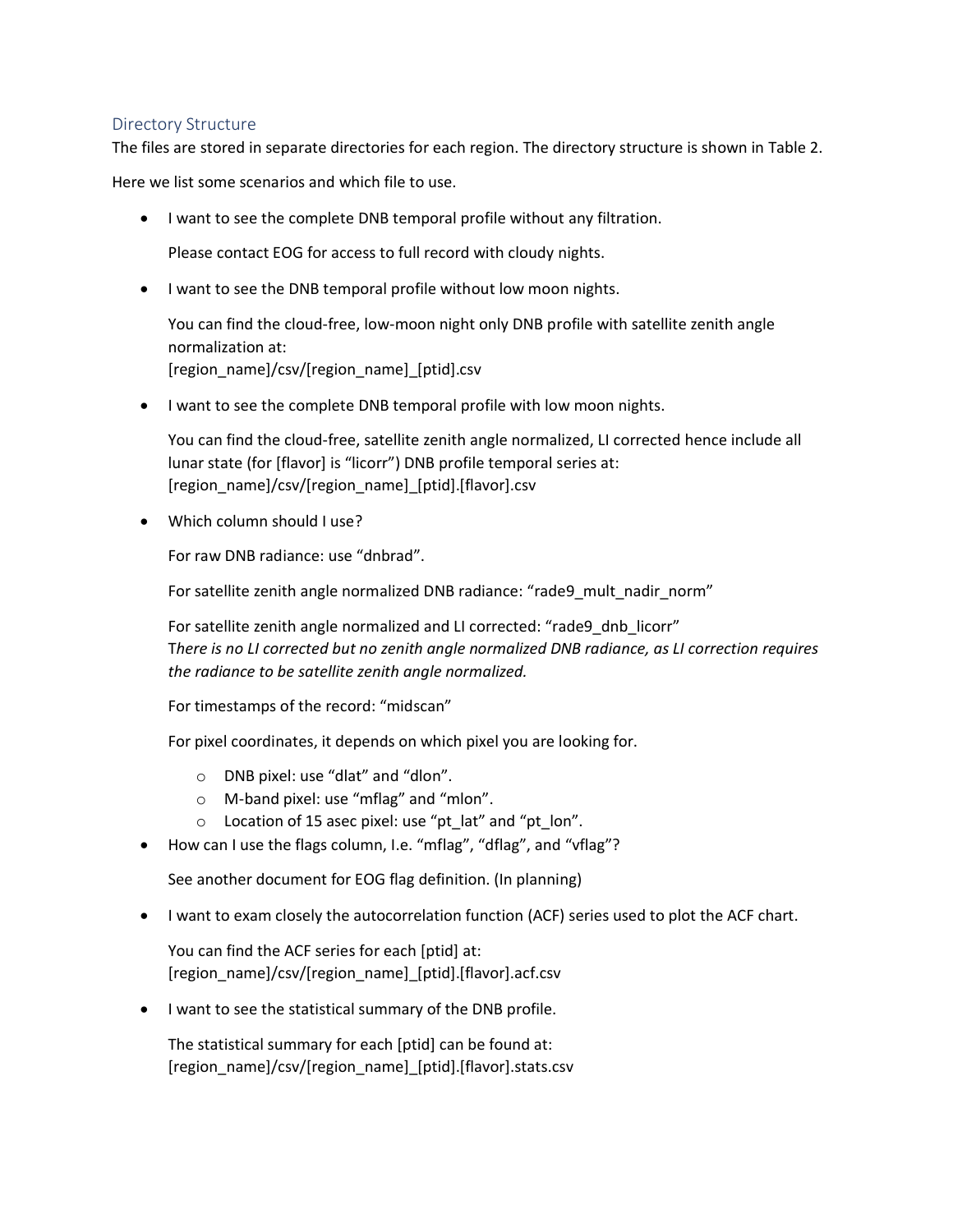These are one-row CSV for each [ptid], there is also statistic summary CSV for all points at: [region\_name]/[region\_name].[flavor].stats.csv

• I want to browse the results on Google Earth.

You can use the KML file to show all regional points at: [region\_name]/[region\_name].[flavor].grid\_segm.kml This is the parent KML with links pointing to children KMLs each having 2k points. Therefore the parent KML can be kept very lightweight.

• I want to find the images used in KML showing the analysis results.

Those images are in PNG format, and can be found at: [region\_name]/img/[region\_name].[ptid].png

Table2 Directory structure for regional DNB profile dataset

|                                             | Directory and file name                               |                                         | Comment                                               |  |
|---------------------------------------------|-------------------------------------------------------|-----------------------------------------|-------------------------------------------------------|--|
|                                             | [region_name]                                         |                                         | Regional directory                                    |  |
|                                             | CSV                                                   |                                         | CSV directory                                         |  |
|                                             |                                                       | [region name] [ptid].csv                | Default DNB profile with satellite zenith angle       |  |
|                                             |                                                       |                                         | correction (cloud-free, low-moon only)                |  |
|                                             |                                                       | [region_name]_[ptid].[flavor].acf.csv   | <b>ACF series CSV</b>                                 |  |
|                                             |                                                       | [region name] [ptid].[flavor].csv       | Cloud-free, full lunar state, LI and satellite zenith |  |
|                                             |                                                       |                                         | angle corrected DNB profile                           |  |
|                                             |                                                       | [region name] [ptid].[flavor].stats.csv | Statistical summary one-row CSV                       |  |
|                                             | img                                                   |                                         | Image for KML directory                               |  |
|                                             | [region_name]_[ptid].png                              |                                         | Profile analysis result charts for KML                |  |
| [region_name]_[ptid].[flavor].grid_segm.kml |                                                       |                                         | Parent KML for the region                             |  |
|                                             | [region_name]_[ptid].[flavor].grid_segm_[part id].kml |                                         | Child KML for the region, 2k points each              |  |
|                                             |                                                       | [region_name].[flavor].stats.csv        | Aggregated statistical summary CSV                    |  |

#### PNG and KML Files

Please see [this document](https://mines0-my.sharepoint.com/:w:/g/personal/fengchihsu_mines_edu/Eb4PYV7L69BDuu_6TzeO-IIB8WMvkf8qPP9wyDmpk-QvPA?e=M42hq6) on how to read the information displayed in the chart panel.

#### CSV Files

The headers for each type of CSV file is explained in the following tables.

#### Table 3 Header Definition for DNB profile CSV

| Column name | <b>Definition</b>               | Unit                   |
|-------------|---------------------------------|------------------------|
| gid         | Granule ID                      | Unitless               |
| satellite   | Satellite Name                  | Unitless               |
| dlines      | Line number of the pixel in DNB | Unitless               |
|             | image                           |                        |
| dsamples    | Sample number of the pixel in   | Unitless               |
|             | DNB image                       |                        |
| dnbrad      | Raw DNB radiance                | nW/cm <sup>2</sup> /sr |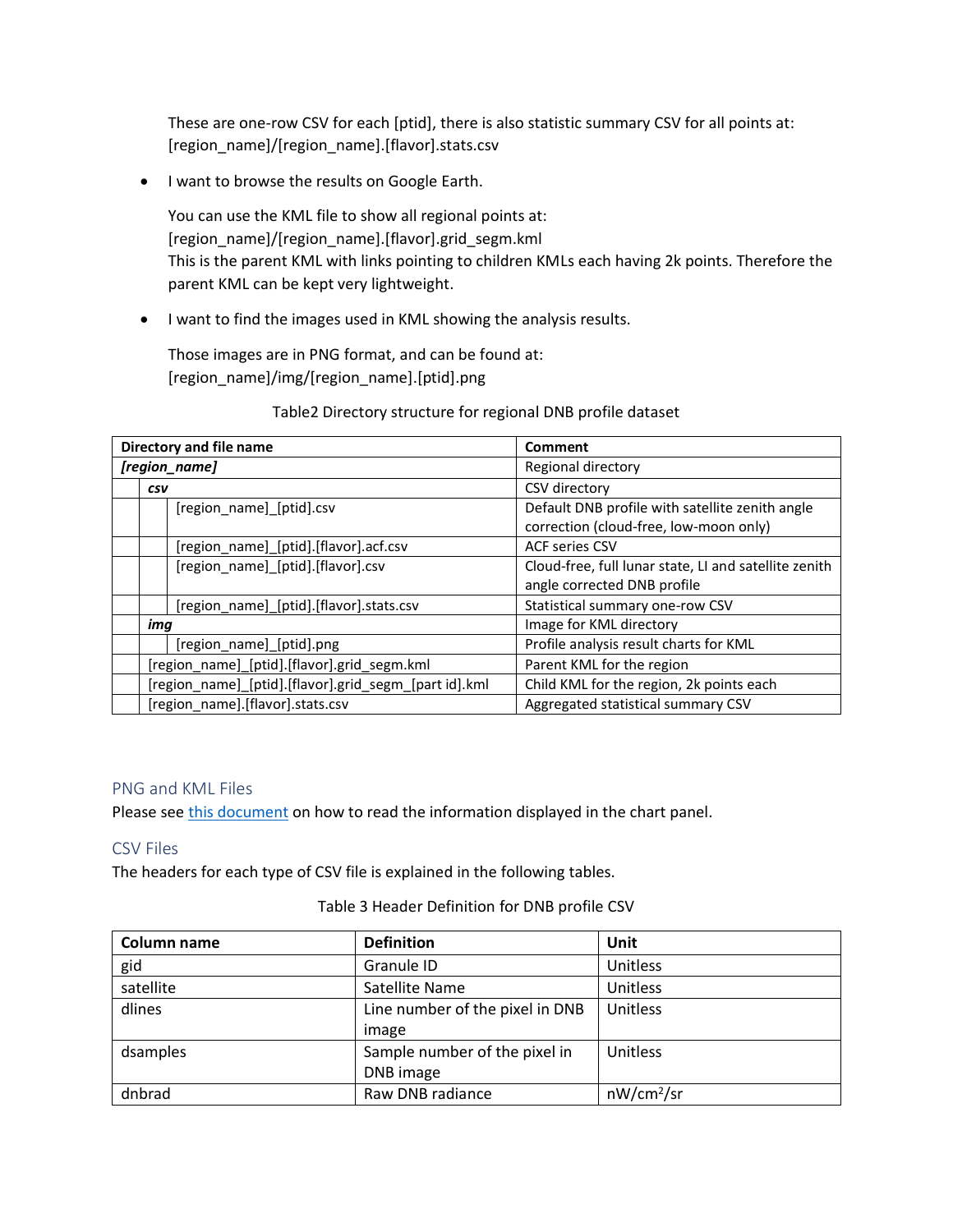| dlat                   | Latitude of the pixel in DNB           | Degrees                |
|------------------------|----------------------------------------|------------------------|
|                        | image                                  |                        |
| dlon                   | Longitude of the pixel in DNB<br>image | Degrees                |
| dflag                  | Bitflag for pixel in DNB image         | Unitless               |
| mlines                 | Line number of the pixel in M-         | Unitless               |
|                        | band image                             |                        |
| msamples               | Sample number of the pixel in          | Unitless               |
|                        | M-band image                           |                        |
| mflag                  | Bitflag for pixel in M-band            | Unitless               |
|                        | image                                  |                        |
| vflag                  | $mflag + vflag$                        | Unitless               |
| ptid                   | Point ID                               | Unitless               |
| pt_name                | Point name                             | Unitless               |
| pt_lat                 | Point latitude in 15-arcsecond         | Degrees                |
|                        | grid                                   |                        |
| pt_lon                 | Point longitude in 15-arcsecond        | Degrees                |
|                        | grid                                   |                        |
| pt_x                   | Point x location in regional grid      | Unitless               |
| pt_y                   | Point y location in regional grid      | Unitless               |
| pt_base                | Base name of regional grid             | Unitless               |
| midscan                | Mid-scan time of the scan              | Timestamp              |
| sata                   | Satellite azumuth angle                | Degrees                |
| satz                   | Satellite zenith angle                 | Degrees                |
| scan_angle             | Scan angle                             | Degrees                |
| li                     | Lunar illuminance                      | Lux                    |
| satz_bin_n             | Satellite zenith angle bin             | Unitless               |
|                        | number                                 |                        |
| satz lut               | Satellite zenith angle from LUT        | Degrees                |
| sample_aggzone_sd      | <b>Standard deviation DNB</b>          | nW/cm <sup>2</sup> /sr |
|                        | radiance in the aggregation            |                        |
|                        | zone                                   |                        |
| satz_bin_mdn           | Median satellite zenith angle in       | nW/cm <sup>2</sup> /sr |
|                        | the bin                                |                        |
| rade9_bin_1q           | 25% quantile of DNB radiance in        | nW/cm <sup>2</sup> /sr |
|                        | the bin                                |                        |
| rade9 bin mdn          | 50% quantile of DNB radiance in        | nW/cm <sup>2</sup> /sr |
|                        | the bin                                |                        |
| rade9 bin 3q           | 75% quantile of DNB radiance in        | nW/cm <sup>2</sup> /sr |
|                        | the bin                                |                        |
| adjust_mult_nadir_norm | Adjust coefficient                     | Unitless               |
|                        | (multiplicative)                       |                        |
| rade9_aggzone_norm     | Zenith angle normalized DNB            | nW/cm <sup>2</sup> /sr |
|                        | radiance (additive)                    |                        |
| rade9_mult_nadir_norm  | Zenith angle normalized DNB            | nW/cm <sup>2</sup> /sr |
|                        | radiance (multiplicative)              |                        |
| rade9_dnb_licorr       | LI corrected DNB radiance              | nW/cm <sup>2</sup> /sr |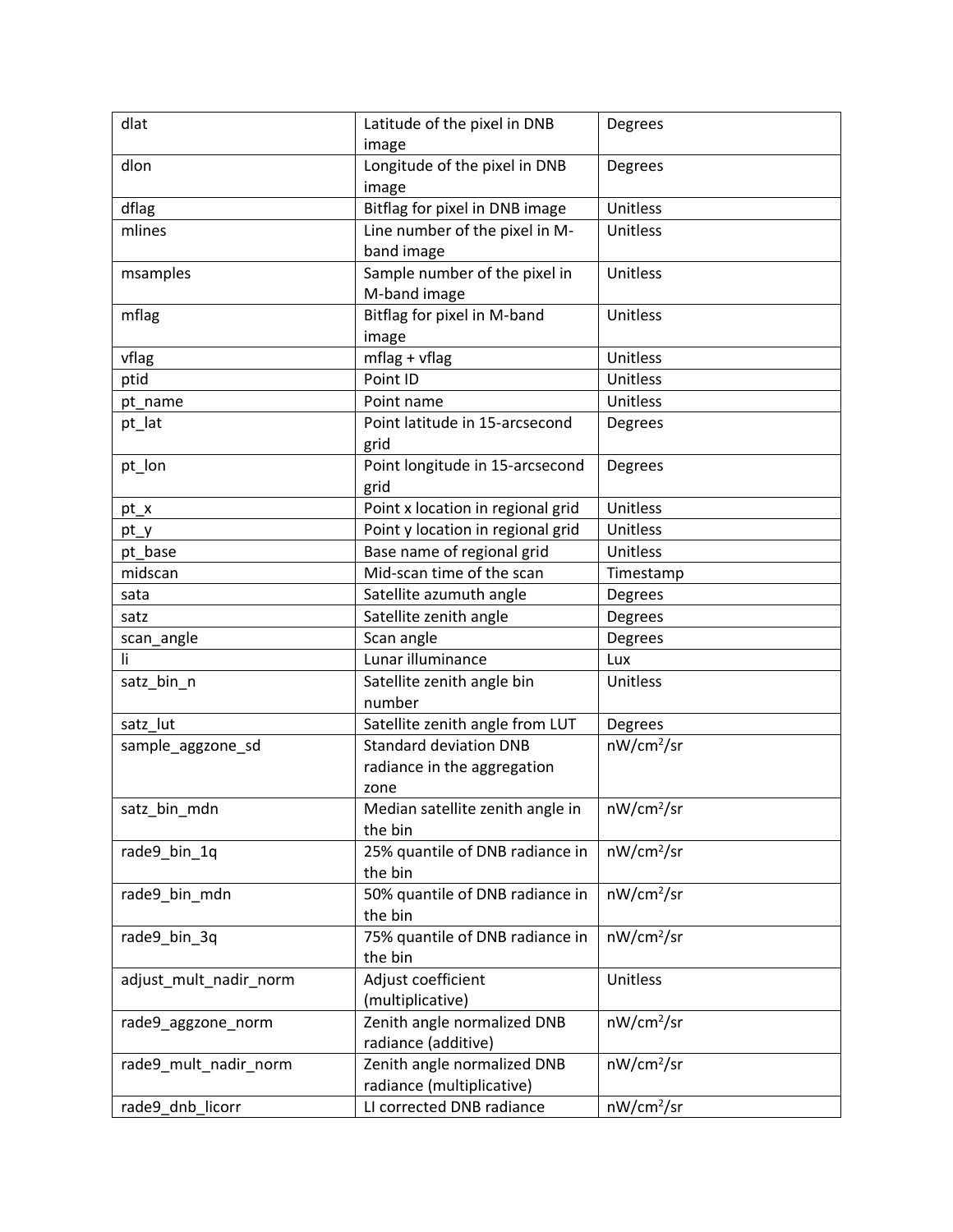| state<br>cioud | i state parsed from vflag.<br>Cloud | Unitless |
|----------------|-------------------------------------|----------|
|                |                                     |          |

| <b>Header Name</b>   | <b>Definition</b>                | Unit                       |
|----------------------|----------------------------------|----------------------------|
| region               | Region name ([country            | Unitless                   |
|                      | code] [region_id])               |                            |
| ptid                 | Serial ID of grid point (Start   | Unitless                   |
|                      | from $1)$                        |                            |
| pt_lat               | Latitude of grid point           | Degrees                    |
| pt_lon               | Longitude of grid point          | Degrees                    |
| pt_x                 | X location of grid point in grid | Unitless                   |
|                      | array (Start from 1)             |                            |
| pt_y                 | Y location of grid point in grid | Unitless                   |
|                      | array (Start from 1)             |                            |
| lidnb_phi_skew       | Delete                           |                            |
| lidnb_norm_r2        | Delete                           |                            |
| all_li               | Delete                           |                            |
| licorr_slope         | Slope used for LI correction     | Unitless                   |
| longterm_slope       | Slope of longterm trend line     | nW/cm <sup>2</sup> /sr/day |
| longterm_intercept   | Intercept of longterm trend line | nW/cm <sup>2</sup> /sr     |
| longterm_r2          | R square value of longterm       | Unitless                   |
|                      | trend line                       |                            |
| all_skew             | Skew value for full profile      | Unitless                   |
| all kurtosis         | Kurtosis value for full profile  | Unitless                   |
| all_mean             | Mean radiance vlaue for full     | nW/cm <sup>2</sup> /sr     |
|                      | profile                          |                            |
| all_variance         | Variance of radiance value for   | nW/cm <sup>2</sup> /sr     |
|                      | full profile                     |                            |
| all_median           | Median of radiance value for     | nW/cm <sup>2</sup> /sr     |
|                      | full profile                     |                            |
| all_cdfslope         | CDF slope value of radiance      | Unitless                   |
|                      | vlaue for full profile           |                            |
| total_count          | Count of records                 | Unitless                   |
| primary_lag          | Primary lag                      | days                       |
| primary acf          | ACF at primary lag               | Unitless                   |
| primary_prominence   | Prominance at primary lag days   | Unitless                   |
| secondary_lag        | Secondary lag                    | days                       |
| secondary_acf        | ACF at secondary lag             | Unitless                   |
| secondary_prominence | Prominance at secondary lag      | <b>Unitless</b>            |
|                      | days                             |                            |
| annual_cycle         | Annual cycle detected            | Boolean                    |
| pop2018              | Population in the grid at 2018   | Person                     |

# Table 2 Header Definition for Statistic Summary CSV (one-row and aggregated)